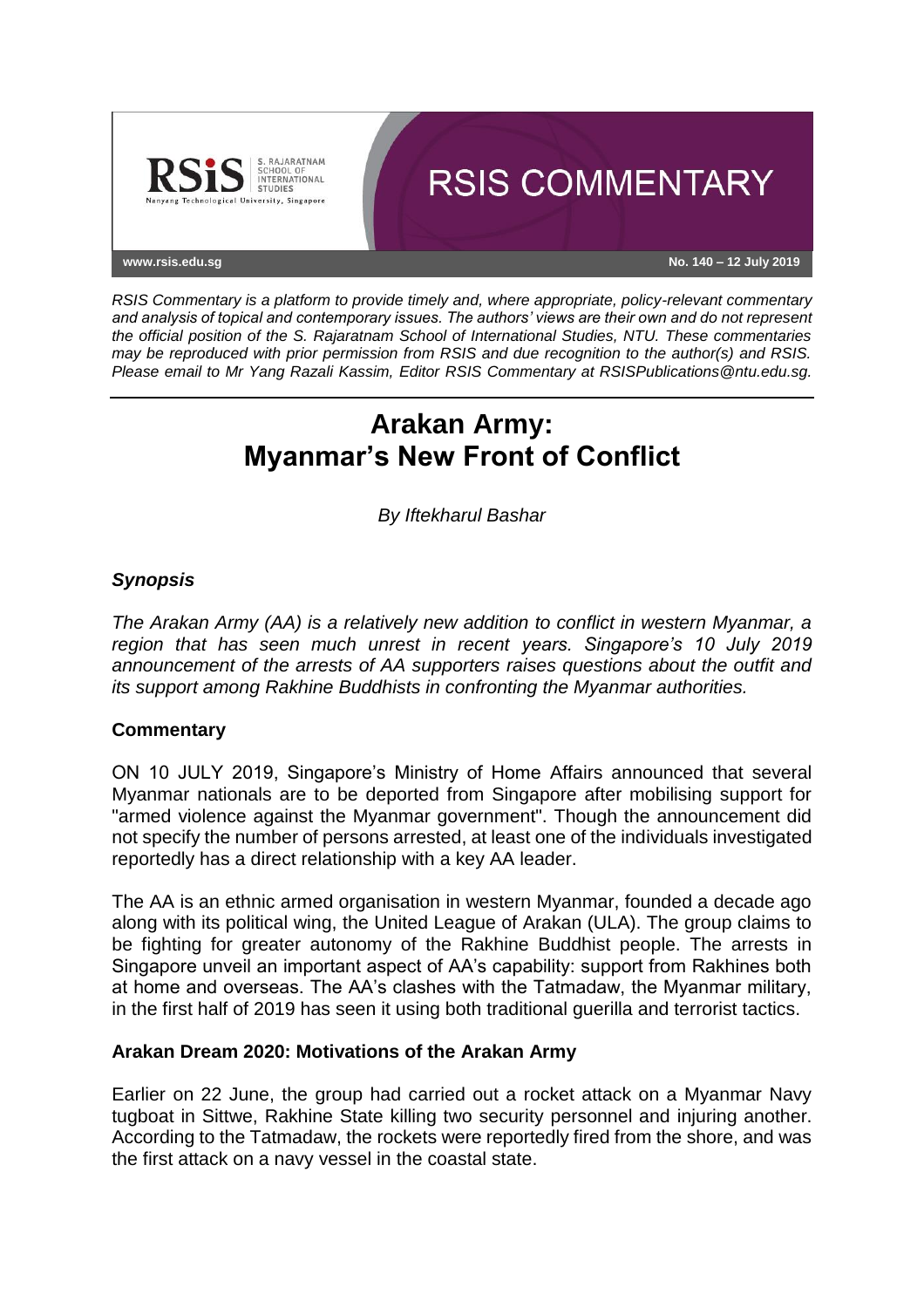The AA has a Rakhine nationalist agenda that includes self-determination, safeguarding Rakhine Buddhist identity and cultural heritage and the development of the state, one of the country's poorest. The AA espouses "the way of Rakhita", a rallying cry among Rakhine nationalists that evokes memories of the once powerful Arakan kingdom that was defeated by the Bamar Konbaung dynasty in 1784.

Commemorating the anniversary of the fall of the Arakan Kingdom has become a new way of expressing Rakhine nationalism. Another rallying cry is "Arakan Dream 2020", in which it aims to achieve self-determination by the end of 2020.

The Rakhine State (formerly known as Arakan) was an independent kingdom until it was annexed (1784–85) by the Konbaung dynasty of Myanmar. From the 1950s, there was a growing movement for secession and restoration of Arakan independence. In 1974, to appease separatist forces, the socialist government under General Ne Win constituted 'Rakhine State' from Arakan Division, an acknowledgment to the regional majority of the Rakhine Buddhist people. This did not result in any major change, however.

Rakhine remains one of Myanmar's poorest states – 78 percent of the population live below the poverty line (nearly double the national average). China has been investing heavily in projects within the Rakhine State, including a deep-sea port and a gas pipeline to Yunnan. However, locals have seemingly not seen any positive benefits.

An August 2017 report by a government-backed commission on Rakhine's troubles, led by former UN chief Kofi Annan, echoed alarm about who was really benefiting from the investments. The report stated that, "profit tends to be shared between Naypyidaw and foreign companies, and as a consequence, local communities often perceive the government as exploitative". Hence, the sense of exclusion from socio-economic development has created new grievances, contributing as an additional trigger to Rakhine nationalism. Consequently, the AA enjoys widespread support among the Rakhine majority, particularly the poor.

### **Alliances and Ties**

The AA currently has 7,000 to 10,000 cadres, with a significant portion being women. Many AA troops are drawn from ethnic Rakhine workers in Kachin State. The group has a sleek presence on social media and a strong following among the Rakhine diaspora overseas.

The AA's strength lies in alliances with other ethnic armed organisations, collectively known as the Northern Alliance that brings support in terms of arms, ammunitions, training and sanctuary. The alliance members also have a standing agreement to help each other when under attack. However, since January 2019, the AA has been fighting the Tatmadaw alone as other members seemed cautious about engaging in Rakhine state.

Sources close to the Myanmar government believe that the AA wants to establish a sizeable force in the Rakhine State to emulate the autonomy that the United Wa State Army (UWSA) enjoys in Wa areas near the Myanmar-China border. This has also